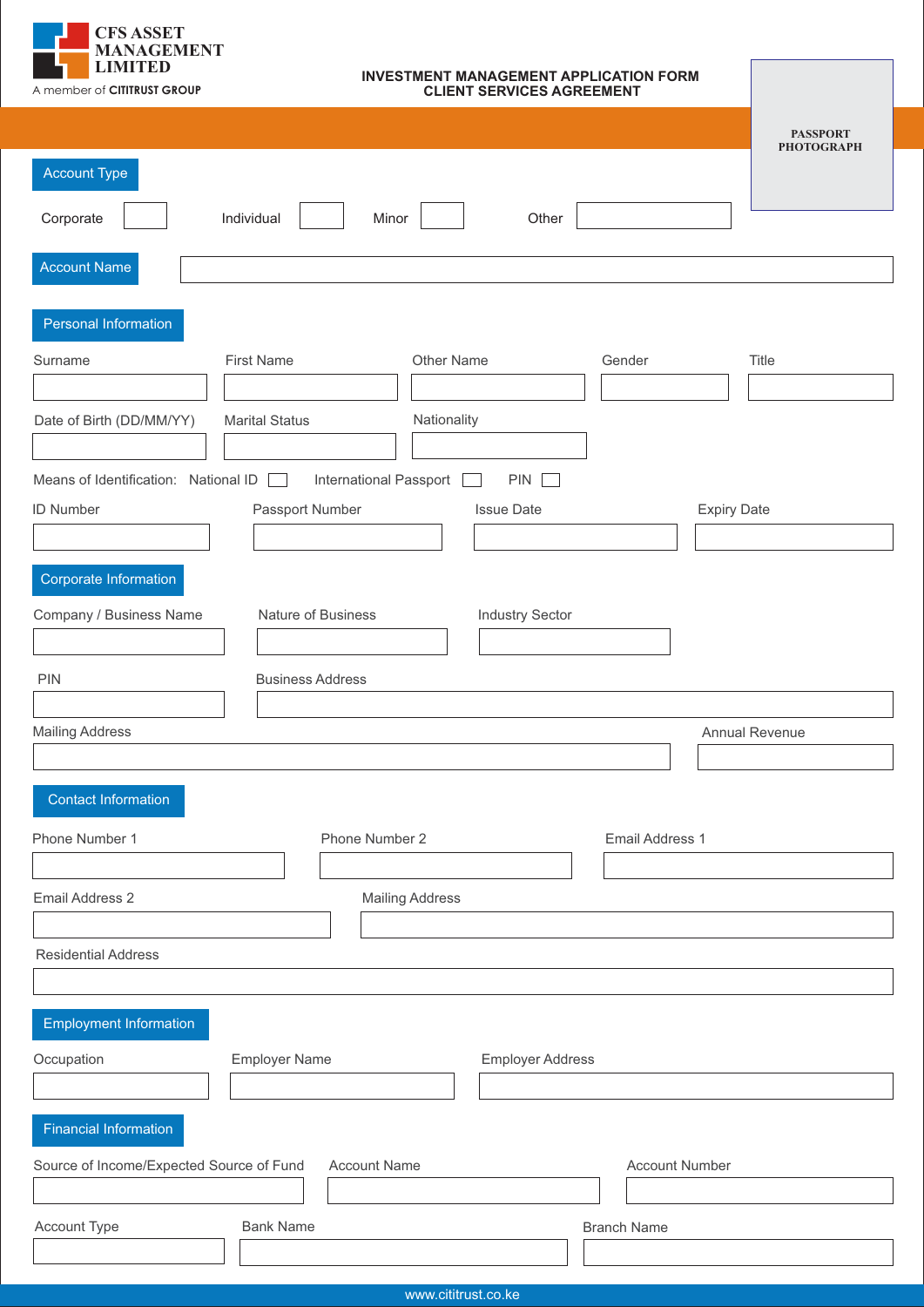| Next of Kin Details                                    |                   |            |              |
|--------------------------------------------------------|-------------------|------------|--------------|
| Surname                                                | <b>First Name</b> | Other Name | Relationship |
|                                                        |                   |            |              |
| Gender                                                 | Address           |            |              |
|                                                        |                   |            |              |
| Investment On Behalf of Minor (persons under 18 years) |                   |            |              |
| Surname                                                | <b>First Name</b> | Other Name | Relationship |
|                                                        |                   |            |              |
|                                                        | Address           |            |              |
| Gender                                                 |                   |            |              |

# **Risk Profile**

All investments involve an element of risk to capital and/or income and there will be periods when the short-term returns differ from the long-term objective. Please tick as appropriate.

| <b>Risk Averse</b>                 | Low | <b>Low To Medium</b> | Medium To High                                                                                                       | High |
|------------------------------------|-----|----------------------|----------------------------------------------------------------------------------------------------------------------|------|
| <b>Investment Management Type:</b> |     | <b>Discretionary</b> | <b>Non-Discretionary</b>                                                                                             |      |
|                                    |     |                      | I/We undertake that the information contained herein which we provided for account opening with CFS Asset Management |      |

Limited is true and we agree to the terms and conditions for the operation of the account.

| Client's Signature & Date: |  |
|----------------------------|--|
|----------------------------|--|

# **Individual / Joint Account Client**

| <b>Account name</b> | <b>Name of Account</b> | <b>Class of Signatory</b> | <b>Signature</b> | <b>Date</b> |
|---------------------|------------------------|---------------------------|------------------|-------------|
|                     |                        |                           |                  |             |
|                     |                        |                           |                  |             |
|                     |                        |                           |                  |             |
|                     |                        |                           |                  |             |
|                     |                        |                           |                  |             |
|                     |                        |                           |                  |             |
|                     |                        |                           |                  |             |
|                     |                        |                           |                  |             |

# Affix passport photos - (please write name at the back of the photo)

**Mandate/Signing Instruction:\_\_\_\_\_\_\_\_\_\_\_\_\_\_\_\_\_\_\_\_\_\_\_\_\_\_\_\_\_\_\_\_\_\_\_\_\_\_\_\_\_\_\_\_\_\_\_\_\_\_\_\_\_\_\_\_\_\_\_\_\_**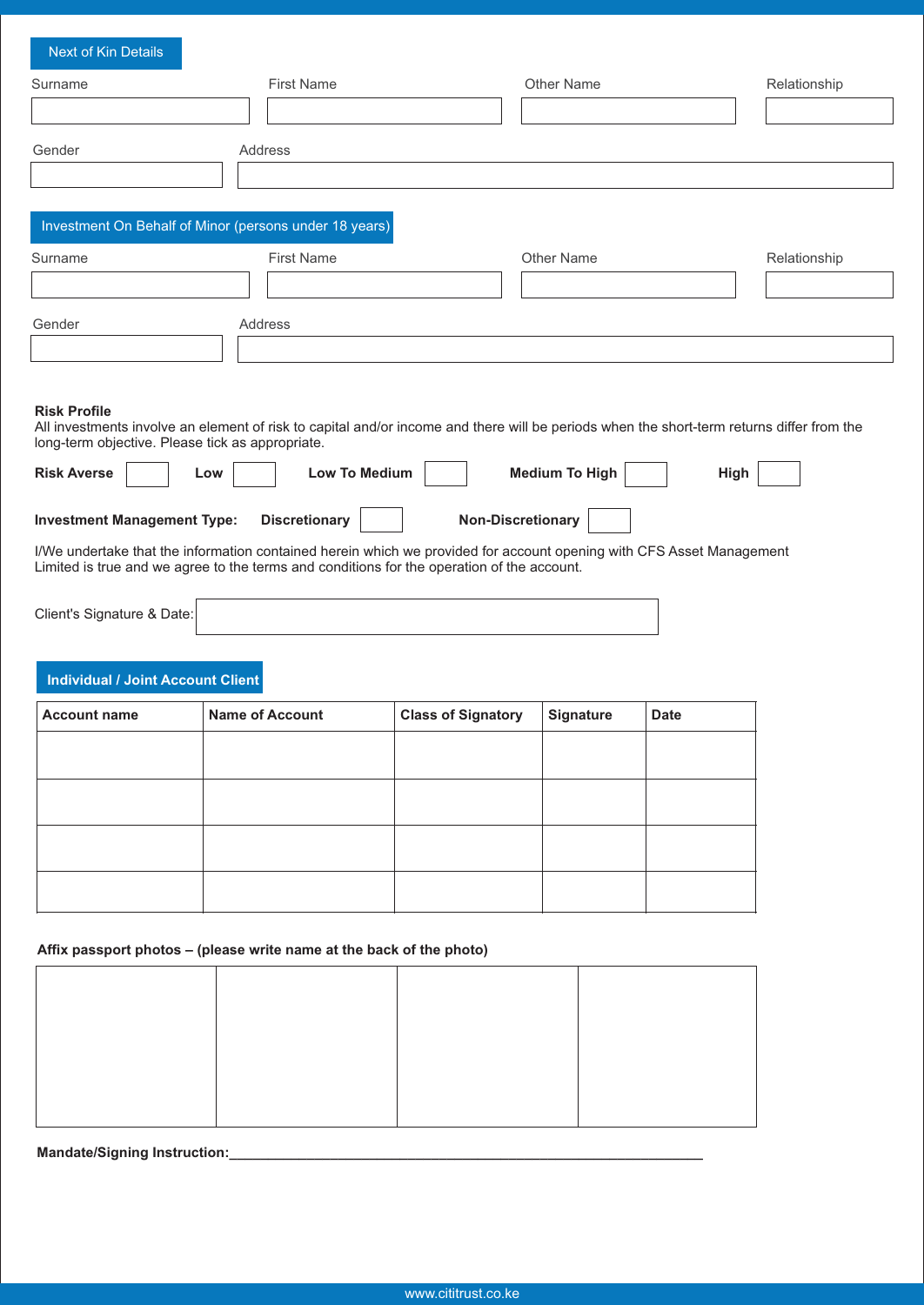# **Corporate Client**

| <b>Account name</b> | <b>Authorized</b><br>Signatory | <b>Designation</b> | <b>Class of Signatory</b> | <b>Signature</b> | <b>Date</b> |
|---------------------|--------------------------------|--------------------|---------------------------|------------------|-------------|
|                     |                                |                    |                           |                  |             |
|                     |                                |                    |                           |                  |             |
|                     |                                |                    |                           |                  |             |
|                     |                                |                    |                           |                  |             |

# Affix passport photos - (please write name at the back of the photo)

# 

# **INVESTMENT DETAILS**

| Are you an existing subscriber?<br>No<br>Yes                               |            |           |       |
|----------------------------------------------------------------------------|------------|-----------|-------|
| Investment Horizon: Tenor                                                  |            |           |       |
| Amount to be Invested                                                      |            |           |       |
| How would you want your dividends payment?<br>Re-invest in Fund<br>Pay Out |            |           |       |
| <b>PRODUCT TYPES</b>                                                       |            |           |       |
| 1. CFS Investment Note                                                     |            |           |       |
| 2. CFS Savers                                                              |            |           |       |
| 3. CFS Seniors                                                             |            |           |       |
| Note: Minimum Holding Period is 3 months                                   |            |           |       |
| <b>Checklist of Documents &amp; Forms Attached to the Application</b>      | <b>Yes</b> | <b>No</b> | Waive |
| 1. One passport photograph for each signatory                              |            |           |       |
| 2. Birth Certificate (If Minor)                                            |            |           |       |
| 3. Valid means of Identification (National ID or International Passport)   |            |           |       |
| 4. Income Tax Certificate (PIN)                                            |            |           |       |
| 5. Certificate of Incorporation                                            |            |           |       |
| 6. Board Resolution/Mandate Letter/Approval                                |            |           |       |
| 7. Search report (where applicable)                                        |            |           |       |
| <b>For Official Use Only</b>                                               |            |           |       |
| <b>Remarks:</b>                                                            |            |           |       |

| <b>Relationship Manager:</b> | Signature / Date: |
|------------------------------|-------------------|
| <b>Approving Manager:</b>    | Signature / Date: |